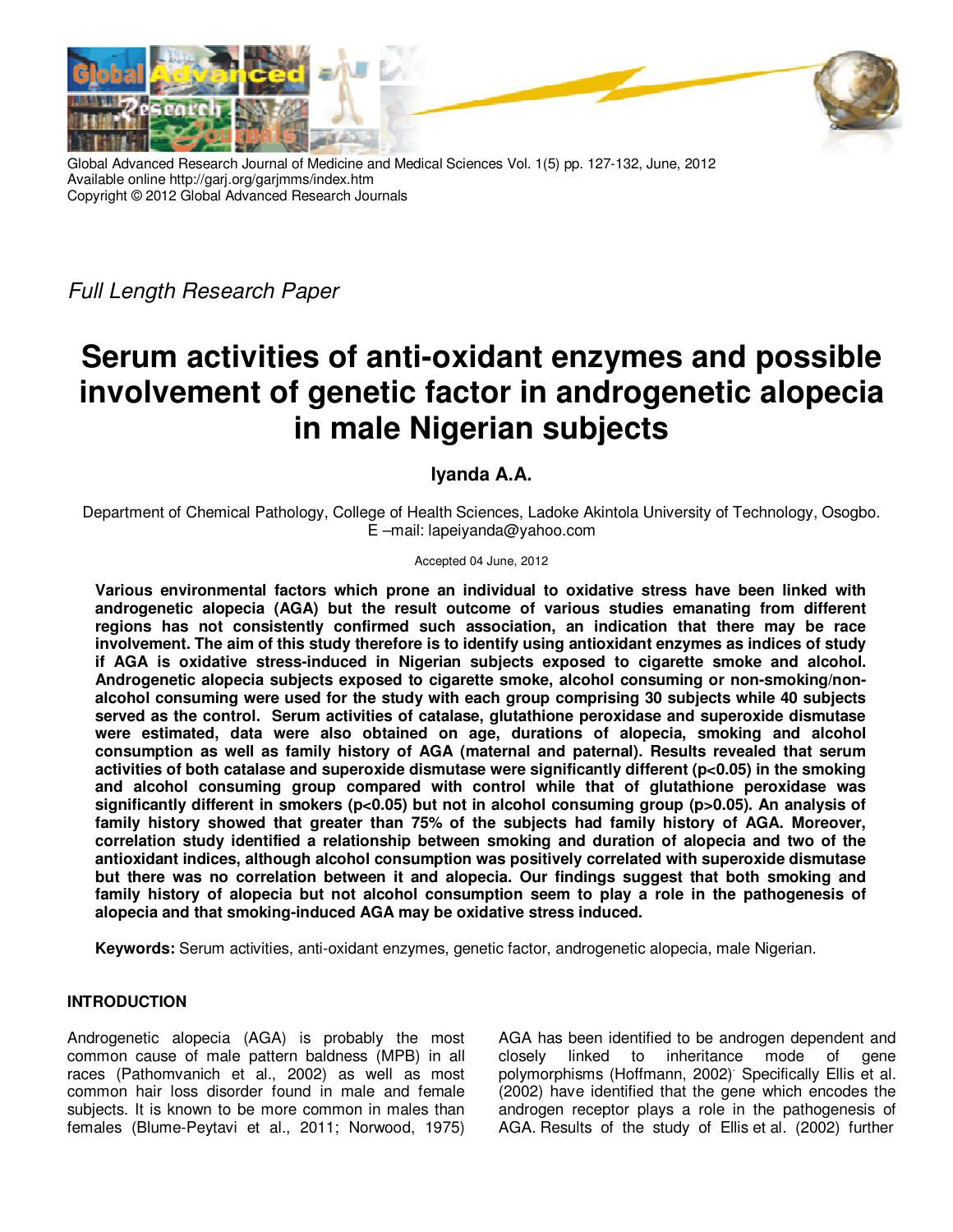revealed that not only androgens but a genetic predisposition, seem to be prerequisites for the manifestation of AGA.

Multifactorial causes of AGA was confirmed through observations from clinical practice which revealed that by simply blocking androgens, the process of AGA was not abolished since conversion of miniaturized follicles to terminal ones in advanced alopecia did not occur (Trüeb, 2002). This points to a probable involvement of other factors presumably environmental ones. Association between smoking and AGA has been investigated in some past studies (Mosley and Gibbs, 1996; Matilainen et al., 2003; Severi et al., 2003), with inconclusive result. A study carried out among the Asians has identified a possible association between smoking and androgenetic alopecia while another carried out in Australian subjects showed a lack of correlation between both factors (Severi et al., 2003) an indication that a possible role of cigarette smoke on the process of hair loss may have a race bias. This may not be surprising because race is a major factor accounting for the differences in prevalence of androgenetic alopecia world-wide.

Hoffmann (2002) has reported of higher prevalence of AGA in men of white race/ethnicity than the Asian, Native American, and African American men. Another study has also confirmed this; Pathomvanich et al. (2002) have indicated that the prevalence of male pattern alopecia in Asian subjects is lower than in Caucasian ones, being only about one-fourth to one-third on average compared to Caucasians, although a gradual increase in prevalence even among the Asian subjects is being experienced in recent past which these workers have attributed to changes in socioeconomic environment as well as westernized diet. Apart from a possible impact of cigarette smoke on the pathogenesis of androgenetic alopecia, the study of Severi et al. (2003) have indicated that alcohol consumption may be associated with AGA among the Australian subjects.

The aim of this study therefore is to investigate using a cross-sectional set up if smoking and alcohol consumption play a role in the pathogenesis of androgenetic alopecia in subjects of African descent. Moreover, since both smoking and alcohol consumption seem to increase the oxidative stress of an organism, through this study we hope to identify using antioxidant indices like catalase, glutathione peroxidase and superoxide dismutase if smoking related androgenetic alopecia exists and is oxidative stress mediated.

#### **SUBJECTS AND METHODS**

## **Subjects**

A cross-sectional study designed to determine hereditary and oxidative stress as bases of AGA in different categories of subjects. The categories are smokers,

alcohol consuming, and non-smoking/non-alcohol consuming androgenetic alopecia subjects, each category consists of 30 subjects and 40 subjects served as the control. These subjects were randomly selected within Ibadan metropolis. Diagnosis of AGA was based on the classification by Norwood; all AGA subjects recruited for the study had AGA of type III or above. In addition, all subjects were twenty years and above. None of the subjects were on any medication capable of inducing alopecia (e.g. anticonvulsants, antidepressants, angiotensin-converting enzyme inhibitors, and the anticoagulants heparin and warfarin), or had had history of any of the diseases (e.g. thyroid diseases, hepatic failure, chronic renal failure, psoriasis, inflammatory bowel disease, allergic contact dermatitis and seborrheic dermatitis) or conditions (e.g. starvation, malnutrition, malabsorption) capable of inducing alopecia. Subjects with any other type of alopecia were excluded from this study. Moreover, men with family history of any other type of alopecia were also excluded.

Subjects provided information on history of AGA on both maternal and paternal side, age at onset of AGA, number of cigarette sticks smoked per day, quantity of alcohol consumed, and other possible environmental risk factors. Types of hair grooming procedure and cosmetic materials were obtained e.g. type of cosmetic soap, type of hair cream, numbers of hair wash or grooming per week. All study procedures conformed to the principle outlined in the Declaration of Helsinki of 1975 (revised in 2000).

#### **Biochemical determinations**

Ten millimeters of blood was collected from each subject between the hours of 9.00 h and 12.00 h, these blood samples were centrifuged for 10 minutes at 3000 r.p.m. to obtain serum which was stored at -20°C until they were required for analyses. The activities of serum catalase, glutathione peroxidase and superoxide dismutase were determined using the methods of Sinha (1972), Rotruck et al. (1973) and Kakkar et al. (1984). Hitachi 902 Automated machine (Roche Diagnostic, Germany) was used for these estimations.

#### **Statistical analyses**

Statistical analyses were performed with the SPSS/PC software (Version 15.0 for windows SPSS Inc, Chicago, IL, USA). Student's t-test was used to test the level of significance between each of the test groups and control group, and the analysis of variance (ANOVA) to determine intergroup comparison, Pearson's coefficient was employed to establish correlations among variables, p ≤ 0.05 was considered significant in all analyses.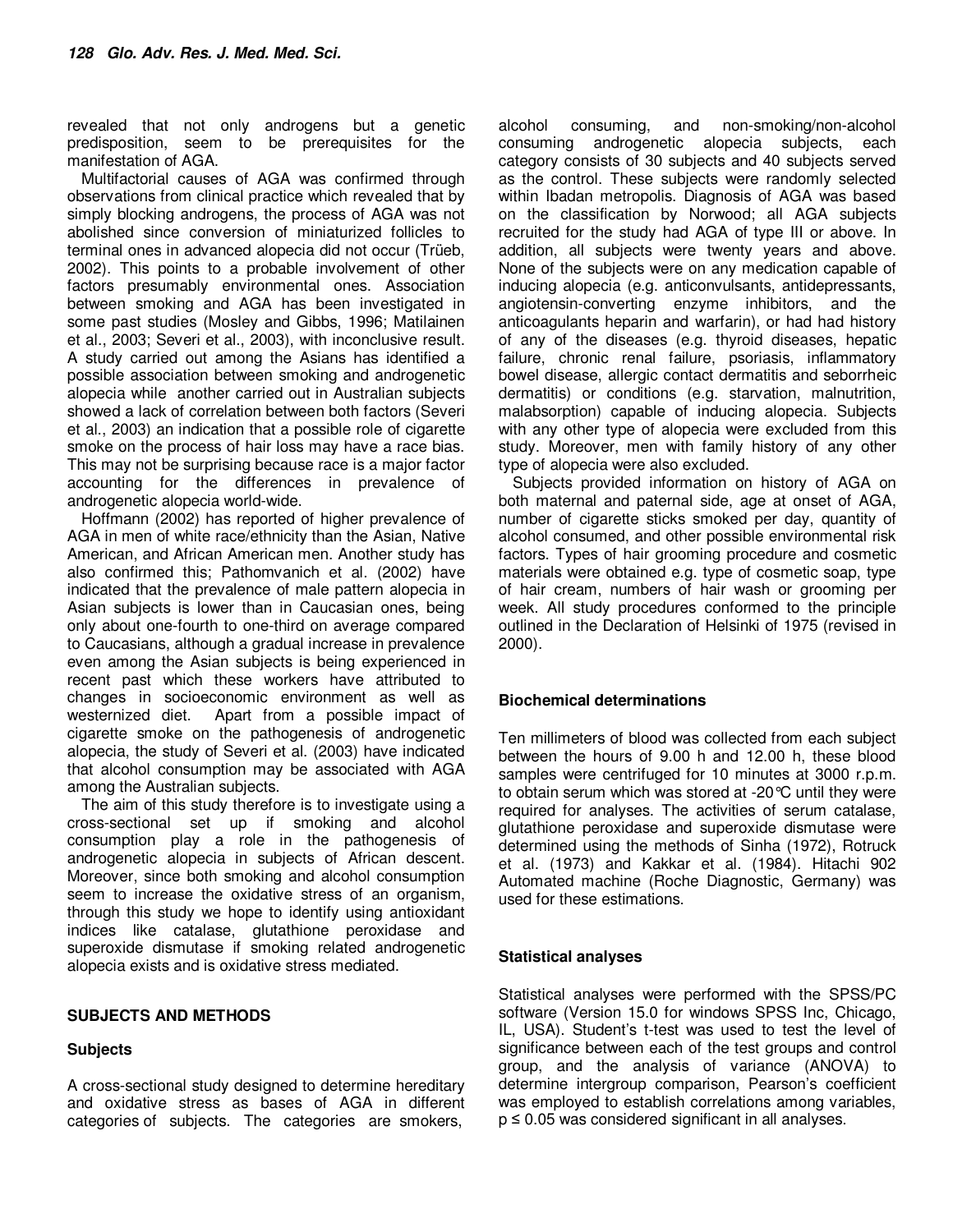**Table 1.** Age, duration of alopecia and activities of serum catalase, glutathione peroxidase and superoxide dismutase in two categories of alopecia subjects and controls

|                                                                                        | <b>GROUP A</b>    | <b>GROUP C</b>   | <b>GROUP D</b>   | <b>F</b> values | P values    |
|----------------------------------------------------------------------------------------|-------------------|------------------|------------------|-----------------|-------------|
|                                                                                        | <b>Mean±SEM</b>   | <b>Mean±SEM</b>  | <b>Mean±SEM</b>  |                 |             |
| Catalase<br>$H_2O_2$<br>umol)<br>consumed/(min·mg protein))                            | $2.11 \pm 0.09^*$ | $2.40\pm0.07$    | $2.46 \pm 0.07$  | 4.636           | $0.012 \pm$ |
| peroxidase<br><b>GSH</b><br>Glutathione<br>(umol<br>consumed/( $min \cdot mg$ protein) | $8.87 \pm 0.15^*$ | $9.44 \pm 1.00$  | $9.51 \pm 0.15$  | 6.662           | $0.002 \pm$ |
| Superoxide dismutase (U/mg protein)                                                    | 11.53±0.24*       | $12.40 \pm 0.16$ | $12.52 \pm 0.16$ | 7.823           | $0.001 \pm$ |
| Age (years)                                                                            | 43.03±1.88        | $44.47 \pm 1.91$ | $42.30 + 2.06$   | 0.319           | 0.728       |
| Duration of alopecia (years)                                                           | 12.50±0.85        | $8.80 \pm 0.60$  | $\sim$           | 12.560          | 0.001       |

Mean±SEM- mean±standard error of mean. \*Significant at p≤0.05, using Student t test. ǂ Significant at p≤0.05, using ANOVA.

**Table 2.** Age, duration of alopecia and activities of serum catalase, glutathione peroxidase and superoxide dismutase in two categories of alopecia subjects and controls

|                                                                           | <b>GROUP B</b>                | <b>GROUP C</b>   | <b>GROUP D</b>   | <b>F</b> values | P values    |
|---------------------------------------------------------------------------|-------------------------------|------------------|------------------|-----------------|-------------|
|                                                                           | Mean±SEM                      | <b>Mean±SEM</b>  | <b>Mean±SEM</b>  |                 |             |
| Catalase<br>$H_2O_2$<br>umol)<br>$consumed/(min \cdot mg$ protein))       | $2.02 \pm 0.09^*$             | $2.40\pm0.07$    | $2.46 \pm 0.07$  | 0.022           | $0.043 \pm$ |
| Glutathione peroxidase<br>(umol GSH<br>consumed/( $min \cdot mg$ protein) | $9.37+0.13$                   | $9.44 \pm 1.00$  | $9.51 \pm 0.15$  | 0.283           | 0.754       |
| Superoxide dismutase (U/mg protein)                                       | $10.24 \pm 0.34$ <sup>*</sup> | 12.40±0.16       | $12.52 \pm 0.16$ | 29.269          | $0.001 \pm$ |
| Age (years)                                                               | 44.93±1.59                    | $44.47 \pm 1.91$ | $42.30 \pm 2.06$ | 0.569           | 0.568       |
| Duration of alopecia (years)                                              | 11.60±0.77                    | $8.80 \pm 0.60$  |                  | 8.218           | 0.006       |

Mean±SEM- mean±standard error of mean. \*Significant at p≤0.05, using Student t test. ǂ Significant at p≤0.05, using ANOVA.

Table 3. Correlation between age and duration of alopecia and activities of serum catalase, glutathione peroxidase and superoxide dismutase in two categories of alopecia subjects and controls

|                        | Duration of alopecia       | Duration of smoking        | Duration of alcohol consumption |
|------------------------|----------------------------|----------------------------|---------------------------------|
| Catalase               |                            |                            |                                 |
| <b>GROUP A</b>         | $r = -0.101$ ; $p = 594$   | $r=-0.457$ ; $p=0.045*$    |                                 |
| <b>GROUP B</b>         | $r = 0.084$ ; $p = 0.660$  |                            | $r=-0.120$ ; $p=0.528$          |
| <b>GROUP C</b>         | r=-0.327;p=0.077           |                            |                                 |
| Glutathione peroxidase |                            |                            |                                 |
| <b>GROUP A</b>         | $r = -0.112$ ; $p = 0.554$ | $r = -0.269$ ; $p = 0.160$ |                                 |
| <b>GROUP B</b>         | $r=0.055$ ; $p=0.772$      |                            | $r=0.074$ ; $p=0.669$           |
| <b>GROUP C</b>         | $r = 0.340$ ; $p = 0.066$  |                            |                                 |
| Superoxide dismutase   |                            |                            |                                 |
| <b>GROUP A</b>         | r=-0.-0.079;t=0.678        | $r=0.842$ ; $p=0.038*$     |                                 |
| <b>GROUP B</b>         | r=-0.108;t=0.569           |                            | $r=0.369$ ; $p=0.045*$          |
| <b>GROUP C</b>         | $r=-0.144$ ;t=0.548        |                            |                                 |
| Duration of alopecia   |                            |                            |                                 |
| <b>GROUP A</b>         |                            | $r=0.784$ ; $p=0.001*$     | r=0.196;p=0.298                 |
| <b>GROUP B</b>         |                            |                            |                                 |
| <b>GROUP C</b>         |                            |                            |                                 |

## **RESULTS**

Results in Table 1 reveal that smoking caused significant decline in the activities of the antioxidant enzymes. Catalase, glutathione peroxidase and superoxide dismutase are significantly lower (p<0.05) in smokers compared with control while the non-smoking/non-alcohol consuming alopecia subjects have not shown any significant difference in the activities of these enzymes. In Table 2; serum activities of catalase and superoxide dismutase (p<0.05) but not glutathione peroxidase are significantly different in alcohol consuming group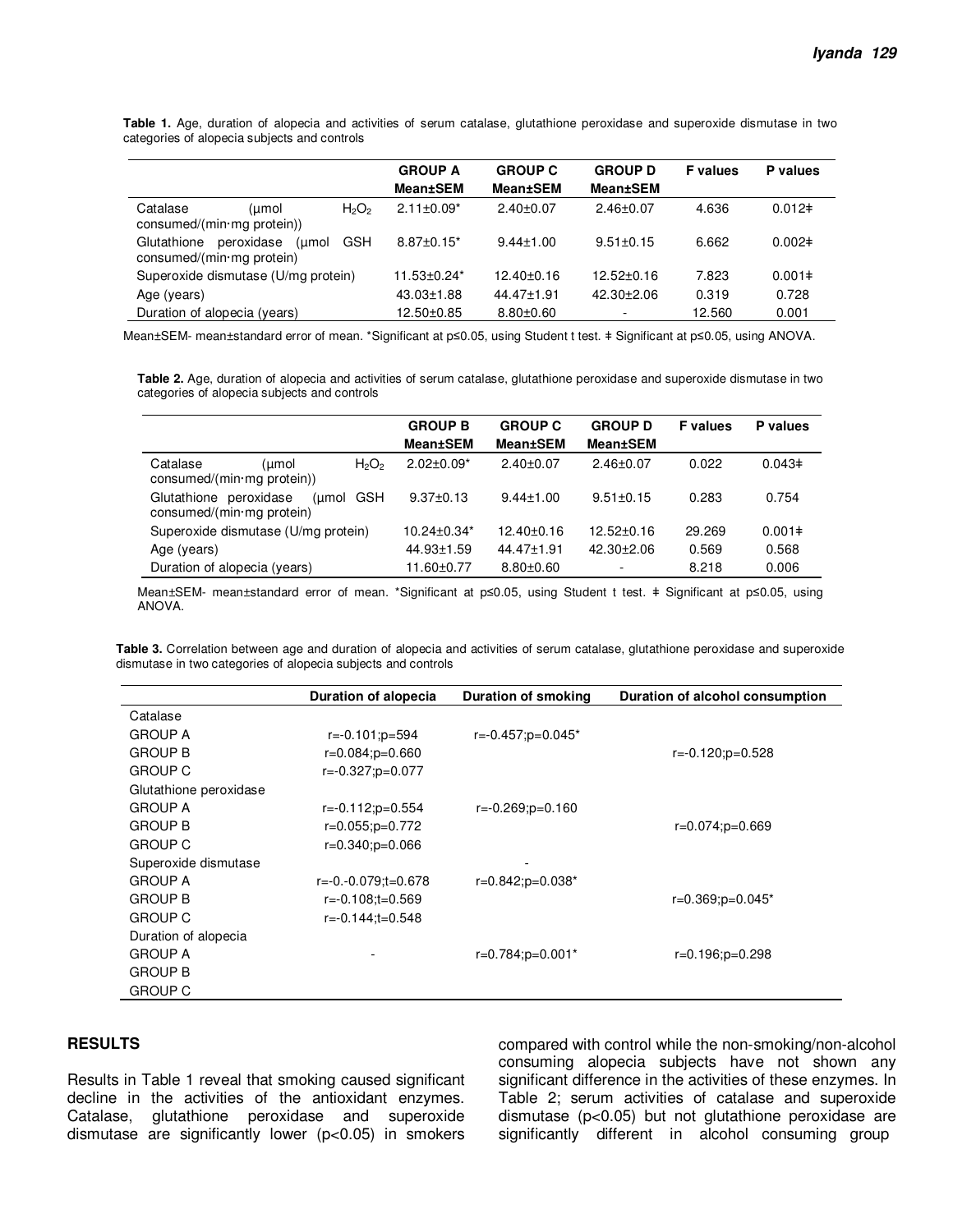compared with control.

Moreover, over seventy-five percent of all alopecia subjects confirmed that either maternal, paternal or both had family history of alopecia compared to approximately twenty-five percent of the control subjects. The average sticks of cigarette per person per day over the period of 10 weeks prior to the commencement of the study were 13. Less than 20% confirmed daily grooming of the hair using any type of hair grooming procedure involving either any of the cosmetic materials such as soap or hair cream. Although there is no significant difference in the age of subjects in the three alopecia groups compared with control, duration of alopecia is significantly different in smoking and alcohol consuming group compared with non-smoking/non-alcohol consuming group.

## **DISCUSION**

The result of our study in which over 75% of the subjects in the androgenetic alopecia (AGA) groups identified that either their father, maternal grandfather or both have or had manifested alopecia compared to approximately 25% in control group, is a finding which probably points to the involvement of hereditary in the pathogenesis of AGA. A number of workers have shown that a genetic predisposition is a common characteristic feature of AGA. In doing this, Braun-Falco and Bergner (1989) have revealed that the pattern of inheritance of AGA is consistent with an autosomal dominant transmission; while Bergfeld (1995) as well as Ellis et al. (1998) though confirmed genetic connection, but they have also indicated that the relatively strong concordance of the degree of baldness in fathers and sons though genetically based is not consistent with a simple Mendelian trait but rather a polygenic basis may be involved. Results of the study of Chumlea et al. (2004) also suggest that there is a possibility of male pattern hair loss being dependent on family history and age. Specifically, they identified that hair loss in a man's father also appears to play an important role in increasing a man's risk of hair loss, either in conjunction with a history of hair loss in the mother or hair loss in the maternal grandfather.

To further identify genetic involvement, is the observation made through some studies which shows that although the predisposing genes responsible for AGA are still not fully elucidated and the genes for type 1 and type 2 5alpha-reductase (5alpha-R)- enzymes responsible for the conversion of testosterone to dihydrotestosterone (DHT)- are not associated with the inheritance of AGA (Ellis et al., 1998; Sreekumar et al., 1999) the discovery that polycystic ovaries (PCO) in females and early onset AGA in brothers of those women are associated with one allele of the steroid metabolism gene CYP17, an enzyme which plays a role in the generation of androgen or its action (Carey et al., 1993;

Ferriman and Purdie, 1979) may further lay credence to genetic involvement.

A link between a susceptibility gene for PCO and a polymorphism of the insulin gene has been described; AGA has also been associated with abnormal insulin action (Waterworth, et al., 1997). Sawaya and Shalita (1998), in shedding more light on this, have revealed that in man, mutations in the androgen receptor (AR) gene have clinical implications and shorter so called CAGrepeat lengths within the AR gene may be associated with the development of not only AGA but also androgenmediated skin disorders in both men and women, but since AR gene is located on the X chromosome, this does not explain father-to-son inheritance which Ellis et al. (1998) have observed.

Although our study has a cross-sectional set up, the results of this study which show a positive correlation between smoking and AGA is in agreement with those of Su and Chen (2007) who also observed a positive association between smoking and AGA, although theirs was a population-based study. Moreover, results of our study were consistent with findings of Mosley and Gibbs (1996) who also using a cross-sectional survey in a general surgical outpatient clinic in the United Kingdom observed an association between smoking and AGA. Findings from two other studies (Matilainen et al., 2003; Severi et al., 2003) though have not identified smoking as a significant risk factor in AGA, Severi et al. (2003) have identified that a lower risk of AGA may exist among current smokers (odd ratio, 0.86; 95% confidence interval, 0.54-1.38) and ex-smokers (odd ratio, 0.91; 95% confidence interval, 0.65-1.29), although their results were not statistically significant. This may be because unlike our study different AGA classification categories instead of the Norwood classification were used.

Su and Chen (2007) and Trüeb (2003) have postulated that the mechanisms by which smoking induce hair loss may be multifactorial. Some of those mechanisms may include the following; that cigarette smoking may be harmful to the microvasculature of the dermal hair papilla and the different genotoxicants derived from cigarette smoke may also be dangerous to DNA of the hair follicle. In addition, imbalance in the follicular protease or antiprotease system as a result of smoking can also not be ruled out. Smoking-induced oxidative stress on the other hand may result in the production of proinflammatory cytokines that, in turn, results in follicular microinflammation and fibrosis.

This may be because the follicular miniaturisation that accompanies these hair cycle changes affects the papilla, the matrix, and ultimately the hair shaft. The dermal papilla is fundamental to the maintenance of hair growth (Oliver and Jahoda, 1989) and is probably the target for androgen mediated changes in the hair cycle and miniaturisation of the follicle (Obana and Uno, 1996). With reduced follicle size, the hairs they produce become finer (which have been estimated to be of mean diameter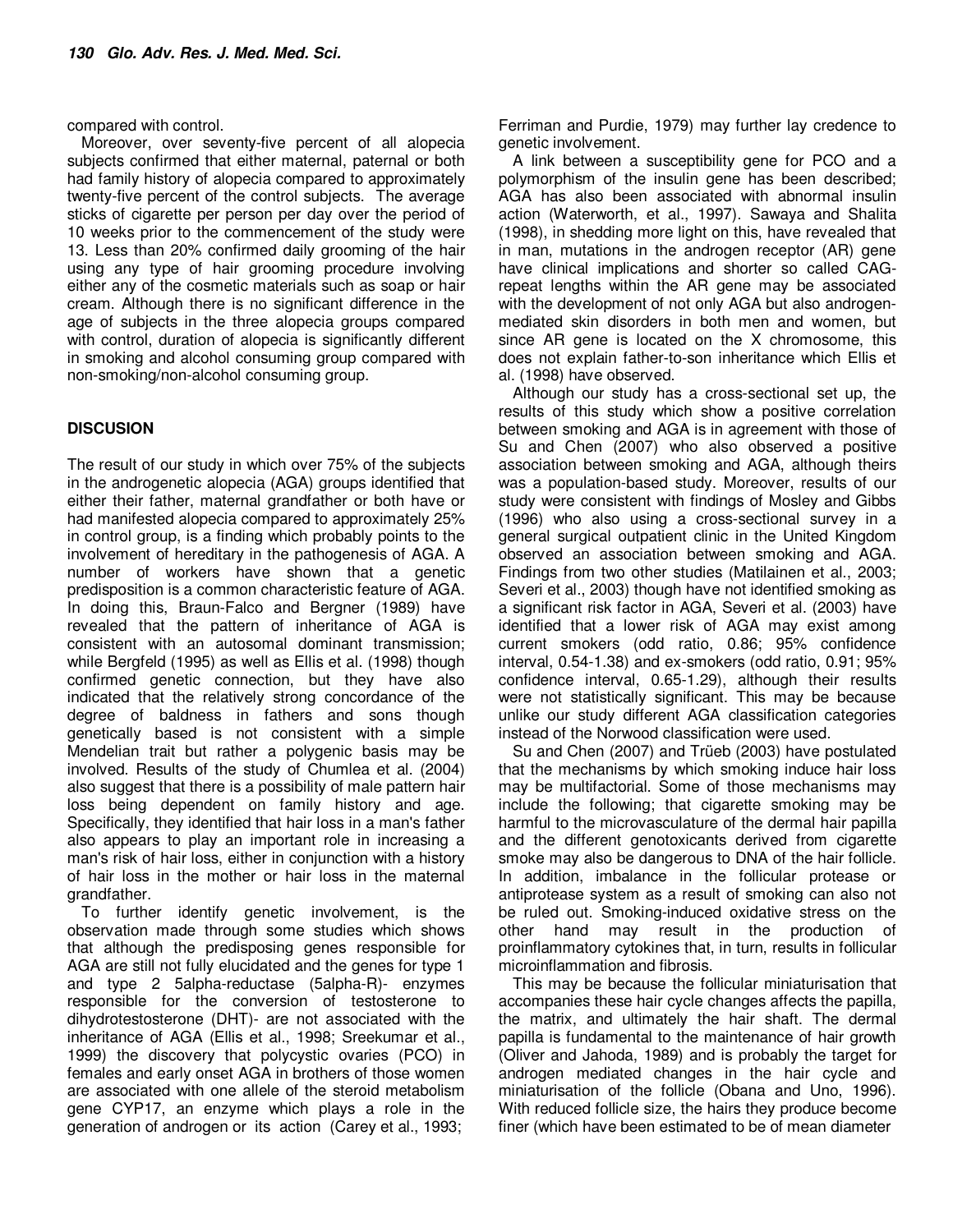of between 0.08 mm and <0.06 mm), and pigment production decreases (Rushton et al., 1991). It is important to note that the possible miniaturization which can occur as a result of smoking occurs either in early anagen or possibly catagen or telogen hairs, producing a stepwise reduction in size of the follicle with each successive cycle.

Finally, Trüeb (2003) has identified that cigarette smoking may yield a relative hypoestrogenic state by provoking an elevated hydroxylation of estradiol and inhibition of aromatase. The cytochrome P450 aromatase enzyme is required for bioconversion of androgens to estrogens. Aromatase has been detected in the external root sheath of anagen hair follicle (Sawaya and Penneys, 1992). Its presence in the external root sheath of anagen hair follicle is suggestive of the fact that aromatase probably has a function in the intrafollicular androgen metabolism by converting potent androgens to less potent estrogens in order to avoid potentially harmful androgen-mediated effects on androgen-dependent hair follicle. The fact that female subjects taking aromatase inhibitors for the treatment of breast cancer usually present with AGA-like hair loss (Ayoub et al., 1997) and that in both men and women aromatase activity has been shown to be diminished in hair follicle affected by AGA (Sawaya, 1991) is an evidence of the role of this enzyme in AGA.

Moreover since smoking has been describes as a factor capable of inducing significant oxidative stress, its impact on antioxidant is always depletory in nature, such that it causes drastic reduction in the levels of these antioxidants, many of which play important role in the physiology of the hair. For example, zinc as well as selenium helps in the proper utilization of proteins and hormones in hair formation, on the other hand, vitamins A, C, E and vitamin B6 act in conjunction with these two minerals to promote hair regrowth.

While genetic factors seem to play the principal role in the development and progression of androgenic alopecia, lifestyle (e.g. smoking and alcohol consumption) also likely plays a minor role as demonstrated by the vast increase in male and female pattern baldness in Japan subsequent to the second World War which has been linked to changes in lifestyle, especially as the country moved to a higher-calorie, higher-fat diet and a more sedentary lifestyle. These are conditions capable of inducing oxidative stress and consequently affecting activities of anti-oxidant enzymes.

The significant decrease in the activities of serum antioxidant enzymes, observed in the smoker-AGA group further confirms that AGA in smokers may be oxidative stress-induced, although activities of antioxidant enzymes was significantly reduced in alcohol group, but there was no correlation between AGA and duration of alcohol consumption. This relationship between smoking and oxidative stress, according to Trüeb (2003) may be the reason why tobacco smoking is the single most

preventable cause of significant morbidity and an important cause of death in the general population, its adverse effects on the skin in which smoking induce premature skin (scalp) ageing may be a cause of the correlation between smoking and AGA observed in this study in which a higher percentage of men exhibiting AGA Norwood classification of grade IV and above are found among smokers than in those in alcohol group.

A lack of correlation between duration of alcohol consumption and AGA, observed through this study is in agreement with that of Severi et al. (2003), who also did not observe an association between alcohol consumption and AGA. In addition, a study has identified that more than 60% of those with early-onset AGA who were below the age of 30 years had either maternal grandfather or father who manifested severe AGA of Norwood classification of grade V or above which confirms the role of heredity in the manifestation of AGA.

#### **CONCLUSION**

Although the findings of this study suggest a possible relationship between smoking and alopecia in the male Nigerian alopecia subjects, because of the positive correlation between duration of smoking and duration of androgenetic alopecia and because many of the subjects in AGA-smoker group presented with Norwood AGA classification of IV and above and were early onset in nature, still there is need for a more elaborate study, probably population-based one which will involve a large sample size and in which a more stringent criterion is employed to confirm if an association actually exist. This may probably provide an opportunity to increase public awareness of the danger of smoking especially as it relates to hair loss as well as offers an opportunity for general health education against smoking.

#### **REFERENCES**

- Ayoub JP, Valero V, Hortobagyi GN (1997). Tamoxifen-induced female androgenetic alopecia in a patient with breast cancer. Ann. Intern. Med. 126:745-746.
- Blume-Peytavi U, Blumeyer A, Tosti A, et al (2011). S1 Guideline for Diagnostic Evaluation in Androgenetic Alopecia in Men, Women and Adolescents. The Br. J. Dermatol. 164(1):5-15.
- Bergfeld WF (1995). Androgenetic alopecia: an autosomal dominant disorder. Am. J. Med. 98:95S-98S.
- Braun-Falco O, Bergner T (1989). Die androgenetische Alopezie des Mannes. Neuere Entwicklungen. Hautarzt. 40: 669-678.
- Carey AH, Chan KL, Short F, et al (1993). Evidence for a single gene effect causing polycystic ovaries and male pattern baldness. Clin. Endocrinol. (Oxf), 38:653-658.
- Chumlea WC, Rhodes T, Girman CJ; et al (2004). Family history and risk of hair loss. Dermatol. 209(1):33-39.
- Ellis JA, Sinclair R, Harrap SB (2002). Androgenetic alopecia: pathogenesis and potential for therapy. Expert Rev. Mol. Med. 1-11.
- Ellis JA, Stebbing M, Harrap SB (1998). Genetic analysis of male pattern baldness and the 5alpha-reductase genes. J. Invest Dermatol. 110:849-853.